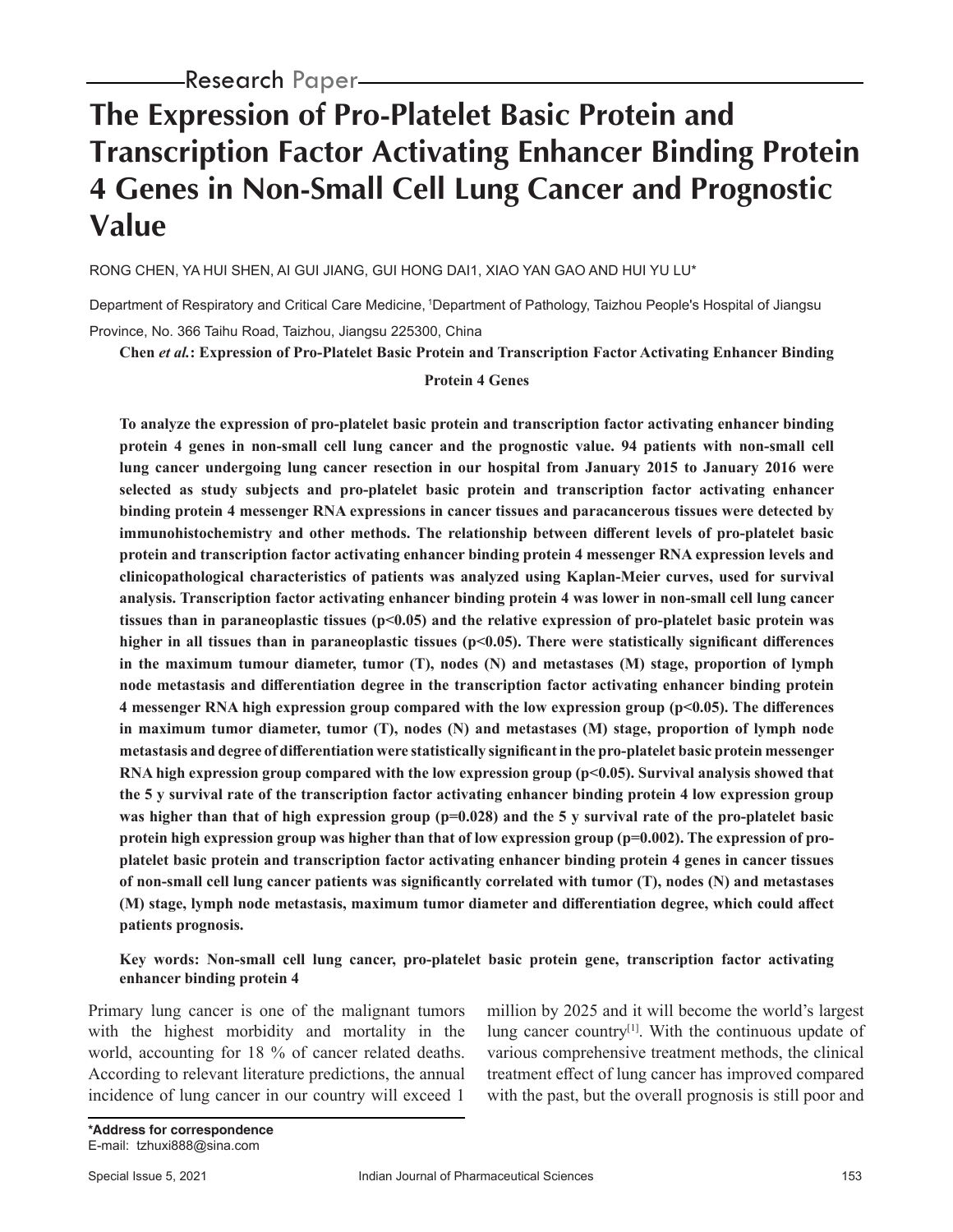the 5 y survival rate is only about 10  $\frac{6}{2}$ . Non-Small Cell Lung Cancer (NSCLC) is one of the main types of lung cancer. It is easy to be ignored in the early stage. Most patients progress to the middle and advanced stages when they see a doctor. Palliative treatment is often used. The 5 y survival rate is less than 20 % and the prognosis is poor<sup>[3]</sup>. Recurrence and metastasis are the main reasons for the failure of NSCLC treatment. Therefore, it is of great significance to study the related mechanisms and prognostic factors of recurrence and metastasis. Pro-Platelet Basic Protein (PPBP) belongs to the CXC chemokine subfamily, which can effectively promote angiogenesis, tumor occurrence and metastasis which is abnormally expressed in melanoma and pancreatic cancer and can regulate cell proliferation, migration and invasion<sup>[3-5]</sup>. Transcription Factor Activating enhancer binding Protein 4 (TFAP4) is a member of the basic helix loop-helix transcription factor family. It plays an important role in cell proliferation, differentiation and apoptosis, promote the migration and invasion of gastric cancer cells $[1,4]$ . However, there are few studies on the relationship between PPBP and TFAP4 and clinicopathological characteristics in NSCLC patients at this stage and the impact on the prognosis is still unclear. This study aims to explore and analyze the expression of PPBP and TFAP4 genes in NSCLC and its prognostic value.

# **MATERIALS AND METHODS**

# **General information:**

A total of 94 NSCLC patients undergoing lung cancer resection were selected from January 2015 to January 2016 in our hospital and all the patients met the diagnostic criteria for NSCLC and were pathologically diagnosed as NSCLC after surgery.

Inclusion criteria refer to the relevant diagnostic criteria of NSCLC. First diagnosis; X-ray, cytology or histopathology confirmed NSCLC; estimated survival time>3 mo; he/she had not received relevant treatment before admission; no other important organ dysfunction.

Exclusion criteria include patients with brain metastases; with unmeasurable lesions; pregnant or lactating women; previous or secondary malignant tumors; have received immunotherapy or radiotherapy chemotherapy; a history of mental illness; combined hematological diseases.

In this study we collected NSCLC tumor tissue specimens and normal lung tissue specimens 5 cm away from the edge of the cancerous tissue. There were 53 males and 41 females, aged 47-75 (61.39±7.22) y old.

**Main reagents and instruments:** Trizol total RNA extraction kit, fluorescence quantitative Polymerase Chain Reaction (PCR) kit, first-strand complementary DNA (cDNA) synthesis kit, DNA marker (Shanghai Shenggong Bioengineering Company); PCR instrument (American ABI Company, 7500); constant temperature oscillator (Taicang Science and Education Equipment Factory); high-speed myocardial separation (Heraeus Company); electrophoresis (Beijing Liuyi Instrument Factory); speed-regulated oscillator (Jinhua Fuhua Instrument Co., Ltd.).

**Detection methods:** All participants in the group were biopsied to collect NSCLC tissue samples before treatment, after admission and put them in liquid nitrogen for freezing. There was no history of NSCLC related treatment before the collection of the samples. Take 100 mg specimens from liquid nitrogen, quickly grind them to powder in a mortar, add 1 ml Trizol reagent and transfer to 1.5 ml Eppendorf (EP) tube, repeatedly pipette until fully dissolved and leave it at room temperature for 10 min. Add 0.2 ml of chloroform, fully shake at low temperature for 10 min, place at room temperature for 5 min, centrifuge at 12 000 r/min for 15 min. It can be seen that the sample is divided into 3 layers, carefully pipette the upper water phase into a new centrifuge tube and add an equal volume of isopropanol. After mixing well, place at room temperature for 10 min, centrifuge at 12 000 r/ min for 10 min, discard the supernatant, add 1 ml of 70 % ethanol with 0.1 % Diethyl Pyrocarbonate (DEPC) water, centrifuge at 7500 r/min for 5 min and discard the supernatant. The inverted EP tube absorbs moisture and air dry for 10 min. Add about 40 μl of 0.1 % DEPC water to dissolve the precipitate, mix by pipetting and store at -80°. Before reverse transcription, take 2 μl of total RNA solution and measure the Optical Density (OD) value with an ultraviolet spectrophotometer at 260 and 280 nm wavelengths to verify the purity and concentration of RNA. OD value 260/280 between 1.80 and 2.00 meets the requirements. Take 10 μl of total RNA solution, add 1 μl oligo (Deoxythymine (dT)) (0.5 μg/μl), 1 μl ribonuclease (RNase) free double distilled water (ddH<sub>2</sub>O), incubate at  $65^{\circ}$  for 5 min, then keep in ice bath for 30 s, add  $5 \times$ reaction buffer 4  $\mu$ l, Moloney murine leukemia virus (M-MuLV) reverse transcriptase 1 μl, deoxynucleotide triphosphates (dNTPs) mix (10 mmol/l) 2 μl, RNase inhibitor (20 U/μl) 1 μl, the primers are shown as follows: β-actin: forward: 5'-TGACGTGGACATCCGCAAAG-3', reverse: 5'-CTGGAAGGTGGACAGCGAGG-3' (205 kb),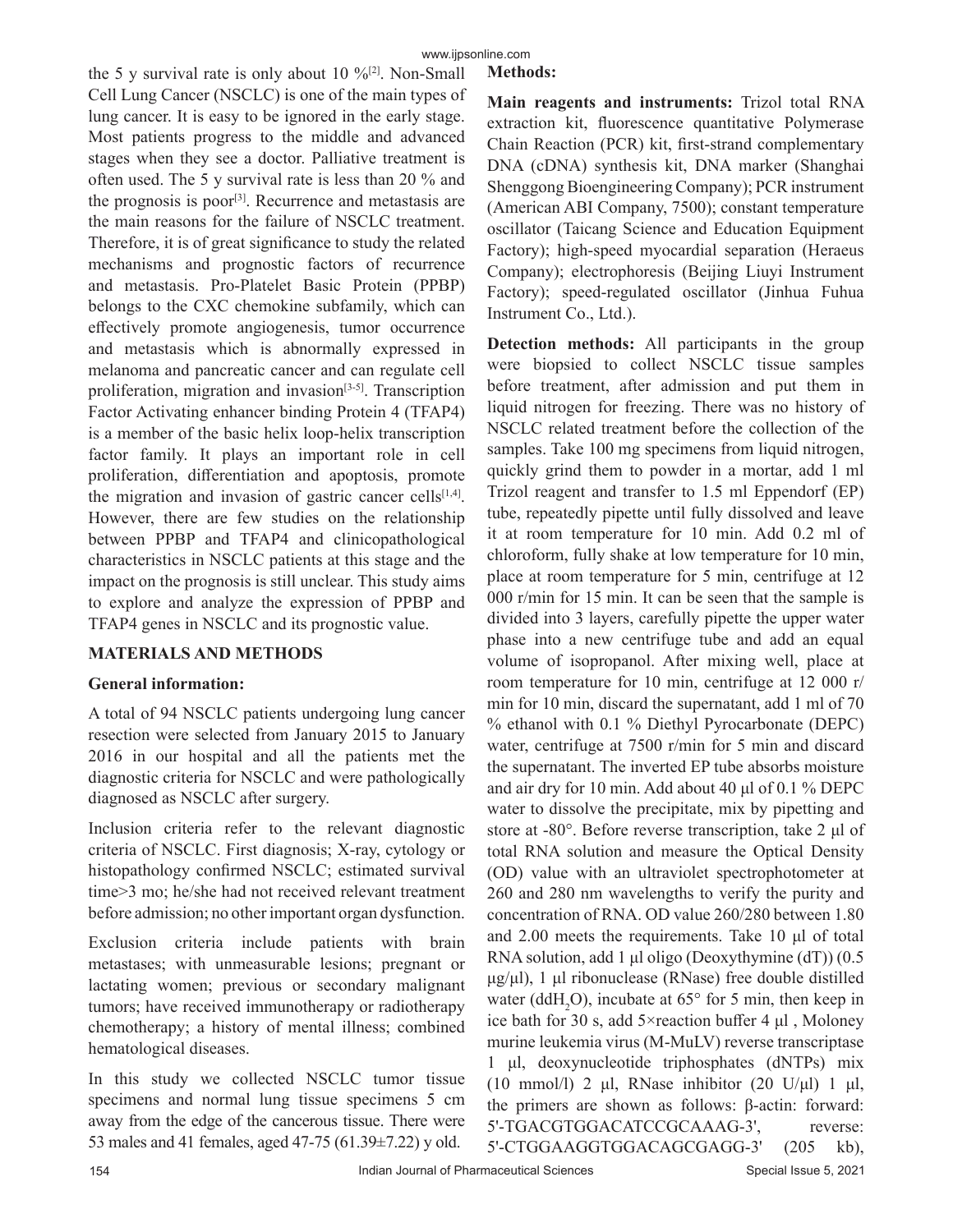PPBP: forward: 5'-AGTACCGACCCATCCAGAC-3', reverse: 5'-GCCGTTCACCTGTATGCAC-3' (295 kb), TFAP4: forward: 5'-GCTGAGTCTCGGGGGTTAGT-3', reverse: 5'-GTGCCCTCTTTGCAACATTT-3' (128 kb). The reaction system includes primers, 4 dNTPs, *Thermus aquaticus* (Taq) DNA polymerase, target DNA and PCR reaction buffer total 20 μl and reaction conditions, 95 $\degree$  pre-denaturation for 3 min, denaturation at 95 $\degree$  for 5 s, annealing/extension at 60° for 31 s, dissolution curve analysis at 95° for 15 s, 60° for 1 min and 95° for 15 s, a total of 42 cycles.  $2^{\text{AACT}}$  represents the relative expression of the detected gene.

## **Observation index:**

Compared with the age, gender, pathological type, tumor (T), nodes (N) and metastases (M) (TNM) stage, lymph node metastasis, degree of differentiation and maximum tumor diameter between the two groups; compared with the expression of PPBP and TFAP4 mRNA in the two groups of cancer tissues; analyzed the related factors affecting the prognosis of NSCLC; correlation between PPBP and TFAP4 mRNA in cancer tissues with TNM stage, lymph node metastasis, degree of differentiation and maximum tumor diameter; compared with the survival curves of PPBP and TFAP4 mRNA high-risk individuals and low-risk individuals.

## **Statistical methods:**

Using statistical package for the social sciences

(SPSS) 22.0 statistical software, measurement data are expressed by x±s, t test, count data are expressed by n (%),  $\chi^2$  test, logistic multiple regression equation is used for multivariate analysis and Pearson is used to analyze PPBP and TFAP4 mRNA in cancer tissues for the relationship with clinicopathological characteristics, Kaplan-Meier survival curve analysis and Log rank (Mantel-Cox) test were used to test the survival curves of PPBP and TFAP4 mRNA high-risk individuals and low-risk individuals. The difference was statistically significant with  $p<0.05$ .

## **RESULTS AND DISCUSSION**

Expression of PPBP and TFAP4 protein in NSCLC tissues and adjacent tissues is shown below. The TFAP4 protein in NSCLC tissue was lower than that in adjacent tissues ( $p<0.05$ ) and the relative expression of PPBP protein was higher than that in adjacent tissues  $(p<0.05)$  as shown in Table 1 and fig. 1.

Clinicopathological characteristics of patients with different TFAP4 mRNA expression levels are observed. There was no statistically significant difference between the two groups in age, gender and pathological type (p>0.05); the TFAP4 mRNA high expression group had a statistically significant difference in tumor diameter, TNM stage, lymph node metastasis ratio and degree of differentiation compared with the low expression group, academic significance ( $p$ <0.05) as shown in Table 2.

**TABLE 1: THE EXPRESSION OF TFAP4 AND PPBP PROTEINS IN NSCLC TISSUES AND ADJACENT TISSUES**

| <b>Groups</b>  | n                        | TFAP4 protein      | PPBP protein       |
|----------------|--------------------------|--------------------|--------------------|
| <b>NSCLC</b>   | 94                       | 71.66±21.57        | $140.36 \pm 45.32$ |
| Para-cancerous | 94                       | $171.29 \pm 53.08$ | 71.85±20.79        |
| t              | $\overline{\phantom{a}}$ | 17.389             | 13.740             |
| p              | -                        | < 0.001            | < 0.001            |



Special Issue 5, 2021 **Indian Journal of Pharmaceutical Sciences** 155 **Fig. 1: The expression of TFAP4 and PPBP proteins in NSCLC tissues and adjacent tissues**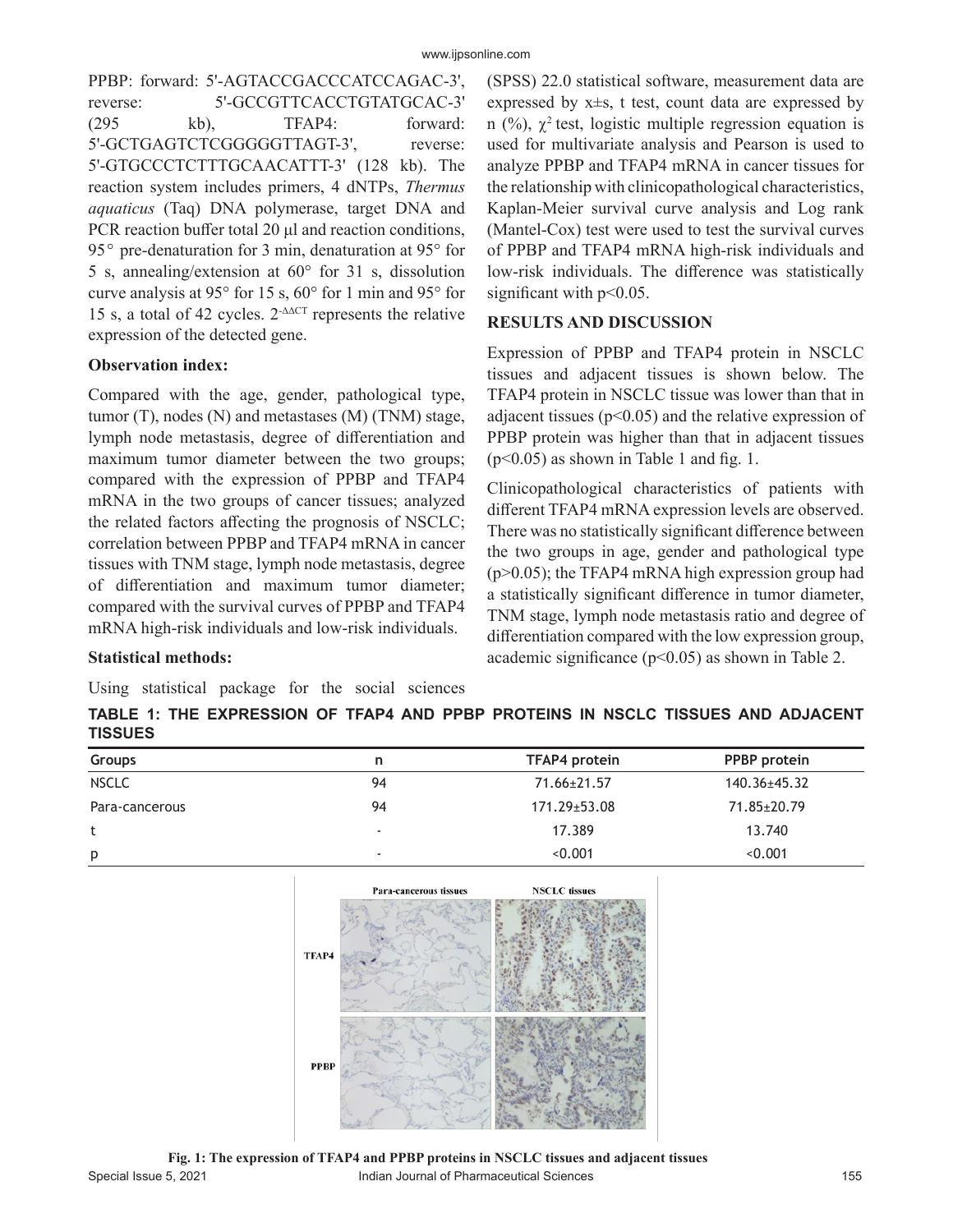|                             |            | High expression (n=58) Low expression (n=36) | $\chi^2$ | p       |
|-----------------------------|------------|----------------------------------------------|----------|---------|
| Gender                      |            |                                              | 0.032    | 0.859   |
| Male                        | 36 (62.07) | 23 (63.89)                                   |          |         |
| Female                      | 22 (37.93) | 13(36.11)                                    |          |         |
| Age                         |            |                                              | 0.003    | 0.954   |
| $>60$                       | 19 (32.76) | 12 (33.33)                                   |          |         |
| $\leq 60$                   | 39 (67.24) | 24 (66.67)                                   |          |         |
| Pathological type           |            |                                              | 0.169    | 0.681   |
| Squamous cell<br>carcinoma  | 17 (29.31) | 12 (33.33)                                   |          |         |
| Adenocarcinoma              | 41 (70.69) | 24 (66.67)                                   |          |         |
| TNM stage                   |            |                                              | 16.334   | 0.001   |
| L                           | 13 (22.41) | 2(5.56)                                      |          |         |
| Ш                           | 24 (41.38) | 12 (33.33)                                   |          |         |
| Ш                           | 16 (27.59) | 7(19.44)                                     |          |         |
| IV                          | 5(8.62)    | 15 (41.67)                                   |          |         |
| Lymph node metastasis       |            |                                              | 21.216   | < 0.001 |
| Yes                         | 10 (17.24) | 23 (63.89)                                   |          |         |
| No                          | 48 (82.76) | 13(36.11)                                    |          |         |
| Differentiation             |            |                                              | 7.050    | 0.030   |
| Well differentiated         | 17 (29.31) | 6(16.67)                                     |          |         |
| Moderate<br>differentiation | 26 (44.83) | 11 (30.56)                                   |          |         |
| Poorly differentiated       | 15 (25.86) | 19 (52.78)                                   |          |         |
| Maximum tumor<br>diameter   |            |                                              | 9.820    | 0.002   |
| $\leq$ 3 cm                 | 37 (63.79) | 11(30.56)                                    |          |         |
| $>3$ cm                     | 21(36.21)  | 25 (69.44)                                   |          |         |

**TABLE 2: RELATIONSHIP BETWEEN TFAP4 mRNA EXPRESSION LEVEL AND PATIENT'S CLINICOPATHOLOGY**

Clinicopathological characteristics of patients with different PPBP mRNA expression levels are observed. There was no statistically significant difference between the two groups in age, gender and pathological type (p>0.05); the PPBP mRNA high expression group had a statistically significant difference in the largest tumor diameter, TNM stage, lymph node metastasis ratio and degree of differentiation compared with the low expression group academic significance (p<0.05), as shown in Table 3.

Relationship between PPBP and TFAP4 mRNA in cancer tissues and clinicopathological characteristics are shown below. Pearson correlation analysis showed that TFAP4 mRNA was negatively correlated with TNM staging, lymph node metastasis and tumor maximum

diameter are positively correlated with the degree of differentiation. PPBP mRNA was positively correlated with TNM staging, lymph node metastasis and tumor maximum diameter and negatively correlated with the degree of differentiation ( $p$ <0.05) as shown in Table 4.

The relationship between the expression of Leucine-Rich Repeat Kinase 2 (LRRK2) and PPBP protein and the 5 y survival rate of NSCLC patients was shown below. Survival analysis showed that the 5 y survival rate of the TFAB4 low expression group was higher than that of the TFAB4 high expression group ( $p=0.028$ ) and the 5 y survival rate of the PPBP high expression group was higher than that of the PPBP low expression group  $(p=0.002)$ , as shown in fig. 2.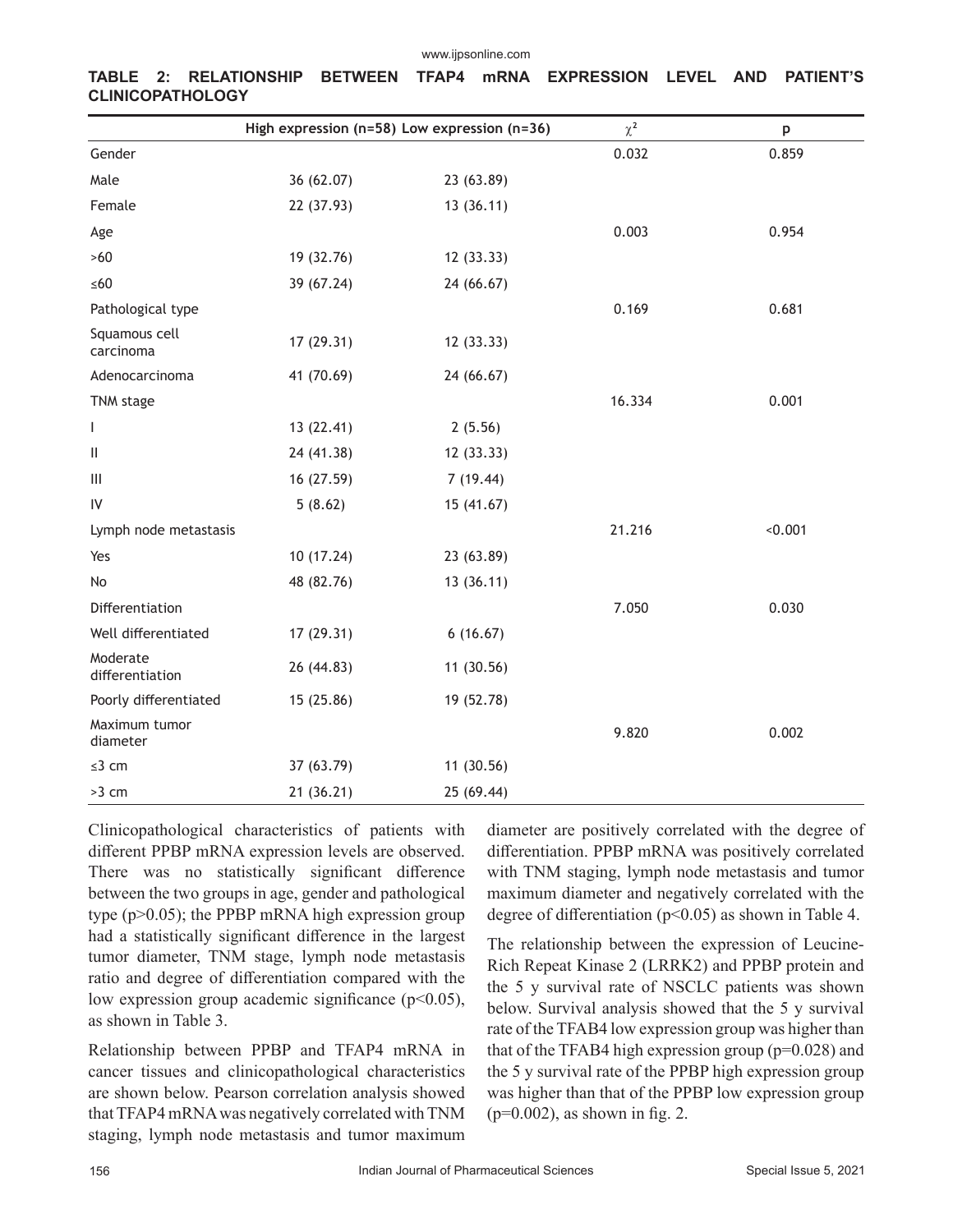#### www.ijpsonline.com

# **TABLE 3: RELATIONSHIP BETWEEN PPBP mRNA EXPRESSION LEVEL AND PATIENT'S CLINICOPATHOLOGY**

|                             | High expression ( $n=40$ ) Low expression ( $n=54$ ) |            | $\chi^2$ | p       |
|-----------------------------|------------------------------------------------------|------------|----------|---------|
| Gender                      |                                                      |            | 0.228    | 0.633   |
| Male                        | 24 (60.00)                                           | 35 (64.81) |          |         |
| Female                      | 16(40.00)                                            | 19 (35.19) |          |         |
| Age                         |                                                      |            | 0.007    | 0.932   |
| $>60$                       | 13 (32.50)                                           | 18 (33.33) |          |         |
| $\leq 60$                   | 27 (67.50)                                           | 36 (66.67) |          |         |
| Pathological type           |                                                      |            | 0.024    | 0.878   |
| Squamous cell<br>carcinoma  | 12 (30.00)                                           | 17 (31.48) |          |         |
| Adenocarcinoma              | 28 (70.00)                                           | 37 (68.52) |          |         |
| <b>TNM</b>                  |                                                      |            | 3.091    | 0.002   |
| $\mathsf{I}$                | 3(7.50)                                              | 12 (22.22) |          |         |
| Ш                           | 12 (30.00)                                           | 24 (44.44) |          |         |
| Ш                           | 11(27.50)                                            | 12 (22.22) |          |         |
| $\mathsf{IV}$               | 14 (35.00)                                           | 6(11.11)   |          |         |
| Lymph node metastasis       |                                                      |            | 18.940   | < 0.001 |
| Yes                         | 24 (60.00)                                           | 9(16.67)   |          |         |
| No                          | 16 (40.00)                                           | 45 (83.33) |          |         |
| Differentiation             |                                                      |            | 2.541    | 0.009   |
| Well differentiated         | 5(12.50)                                             | 18 (33.33) |          |         |
| Moderate<br>differentiation | 16 (40.00)                                           | 21 (38.89) |          |         |
| Poorly differentiated       | 19 (47.50)                                           | 15 (27.78) |          |         |
| Maximum tumor<br>diameter   |                                                      |            | 9.603    | 0.002   |
| $\leq$ 3 cm                 | 13 (32.50)                                           | 35 (64.81) |          |         |
| $>3$ cm                     | 27 (67.50)                                           | 19 (35.19) |          |         |

## **TABLE 4: RELATIONSHIP BETWEEN PPBP AND TFAP4 mRNA IN CANCER TISSUES AND CLINICOPATHOLOGICAL CHARACTERISTICS**

|                        |           | <b>TFAP4 mRNA</b> | <b>PPBP mRNA</b> |
|------------------------|-----------|-------------------|------------------|
| <b>TNM</b>             | ۰         | $-0.411$          | 0.437            |
|                        | p         | < 0.001           | < 0.001          |
| Lymph node metastasis  | t         | $-0.524$          | 0.495            |
|                        | p         | < 0.001           | < 0.001          |
| Maximum tumor diameter | $\ddot{}$ | $-0.376$          | 0.402            |
|                        | p         | < 0.001           | < 0.001          |
| Differentiation        | t         | 0.603             | $-0.577$         |
|                        | p         | < 0.001           | < 0.001          |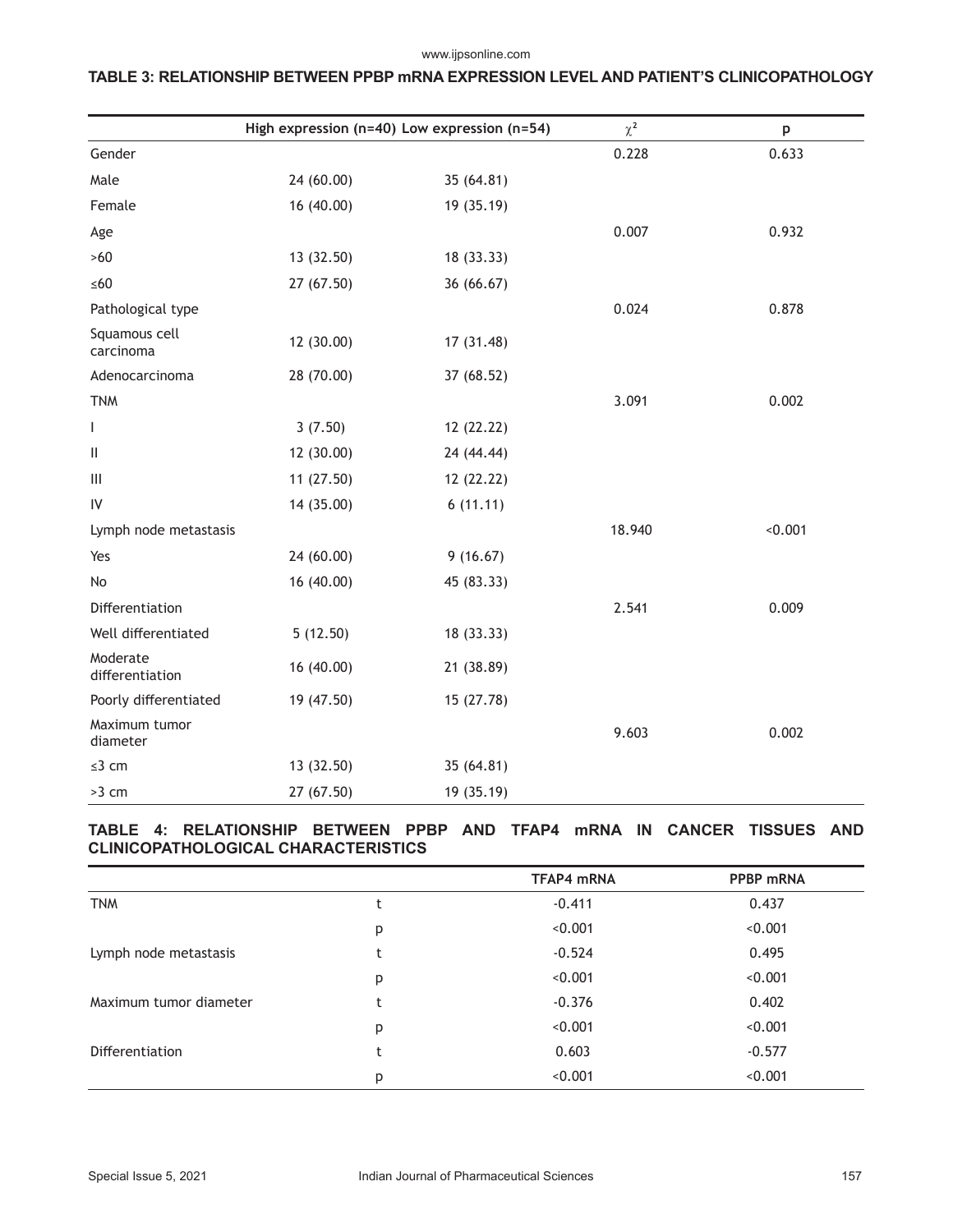

**Fig. 2: The relationship between LRRK2 and PPBP protein expression and the 5 y survival rate of NSCLC patients, Note: (-) TFAB4 high; (-) TFAB4 low** 

NSCLC has the characteristics of high incidence and poor prognosis. Despite the continuous advancement of existing diagnosis and treatment technologies, the survival rate of NSCLC patients has been improved to a limited extent. Therefore, studying the relevant mechanisms of NSCLC at the molecular level and providing ideas for targeted therapy is crucial to improving the prognosis of patients.

PPBP belongs to the CXC chemokine subfamily, which can effectively promote angiogenesis, tumor occurrence and metastasis. The expression of PPBP is increased in a variety of cancer cells and their expression in cancer tissues is higher than that in adjacent tissues but their specific mechanism of action is not yet clear<sup>[6]</sup>. Molina *et al.* studies have shown that PPBP is low expressed in NSCLC tissues and cell lines[7]. Using small RNA technology to target PPBP can affect cancer cell proliferation and invasion, suggesting that PPBP is related to the clinicopathological characteristics of NSCLC and may affect patient's prognosis. This study showed that the maximum diameter of the tumor, TNM

stage, lymph node metastasis ratio and maximum tumor diameter in the PPBP mRNA high expression group were significantly different from those in the low expression group. They were negatively correlated with TNM stage, lymph node metastasis and tumor maximum diameter and correlated with the degree of differentiation. It is positively correlated, suggesting that PPBP mRNA expression can affect tumor stage, size, metastasis and differentiation of NSCLC patients, so it is closely related to the prognosis. Up-regulation of PPBP mRNA expression may help to improve the clinicopathological characteristics and prognosis of patients and provide gene targeted therapy. Another report showed that, the positive rate of PPBP in NSCLC tissues was significantly lower than that in adjacent tissues[8]. Patients with lymph node metastasis and TNM stages I-II had lower levels of PPBP mRNA than those without lymph node metastasis and TNM stages III-IV. The conclusion of this study is consistent with it. The prognostic mechanism of PPBP may be as follows: PPBP can specifically bind to the promoter region of matrix metalloproteinase 28 through transcription and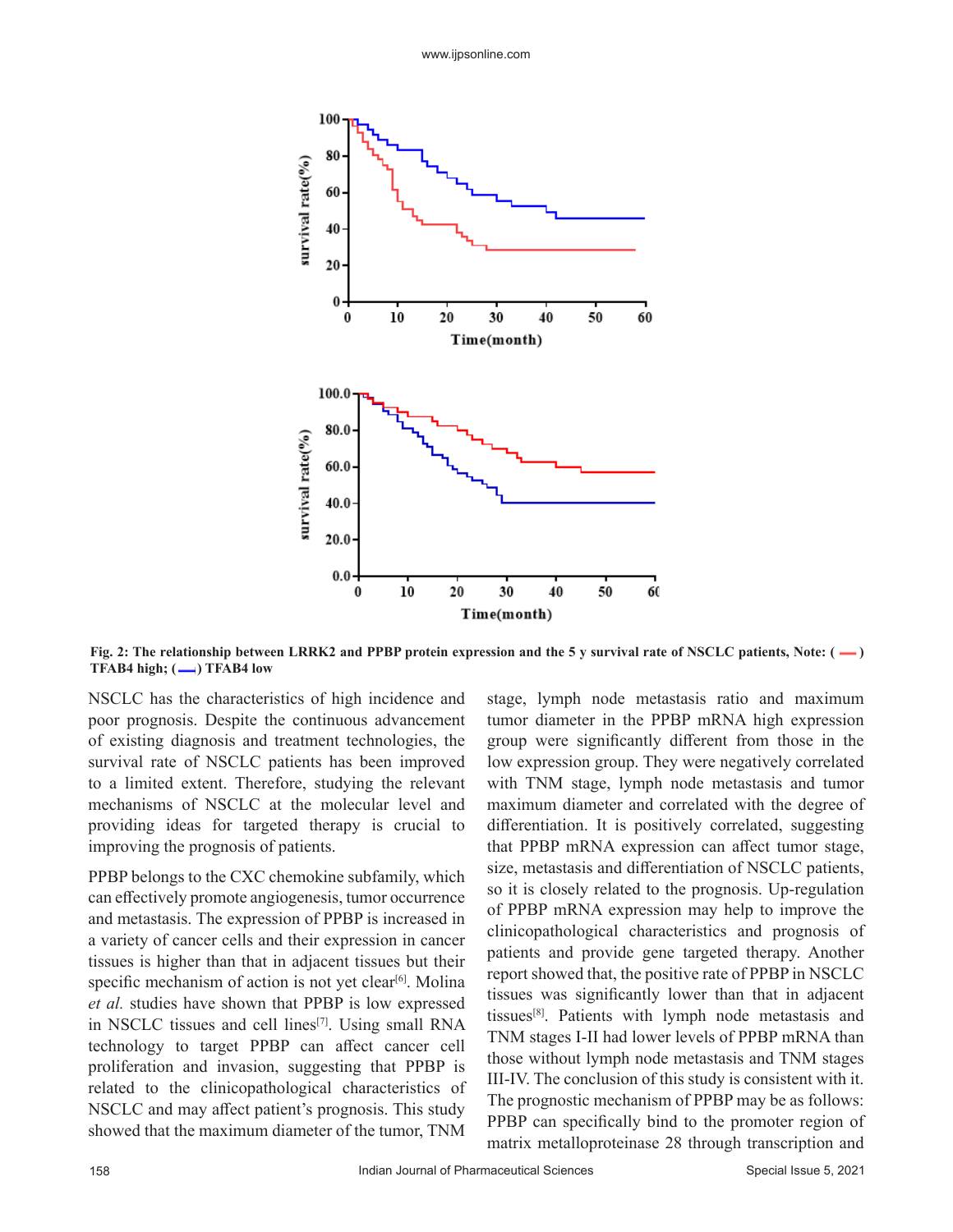#### www.ijpsonline.com

regulate the expression of matrix metalloproteinase 28, thereby inhibiting the invasion and metastasis of cancer cells[9,10]. PPBP can promote the apoptosis of cancer cells by regulating oxidative stress<sup>[11,12]</sup>. At the same time, this study found that the survival curve of patients with high expression of PPBP mRNA is better than that of patients with low expression, which directly confirms that high expression of PPBP mRNA is beneficial to the improvement of prognosis.

TFAP4 can recognize and bind DNA[13]. Research by Yang *et al.* showed that TFAP4 is highly expressed in colorectal cancer<sup>[14]</sup>. Silencing the expression of TFAP4 can inhibit the invasion and migration of colorectal cancer cells, suggesting that TFAP4 is related to the biological behavior of colorectal cancer, but the reports in NSCLC are relatively high<sup>[15,16]</sup>. This study found that the maximum tumor diameter, TNM stage, lymph node metastasis ratio and tumor maximum diameter in the high expression group of TFAP4 mRNA were significantly different from those in the low expression group. TFAP4 mRNA was positively correlated with TNM staging, lymph node metastasis and tumor maximum diameter and was correlated with the degree of differentiation. There is a negative correlation, suggesting that inhibiting the expression of TFAP4 mRNA can help to improve the clinical characteristics and prognosis of patients. Studies have reported that compared with patients with low TFAP4 expression, the overall survival time of patients with colorectal cancer with high TFAP4 expression is significantly reduced, which is an independent influencing factor of overall survival time, which supports the conclusion of this study[17,18]. Combined with related literature, TFAP4 can regulate the expression of multiple genes in the epithelial-mesenchymal process, loss of cell connection and polarity and facilitate tumor cell invasion and TFAP4 is involved in the regulation of cell proliferation and is involved in cell division and proliferation<sup>[19,20]</sup>. In the Growth 2 phase (G2) stage, TFAP4 can cause chromosomal misalignment and multipolar spindles, which ultimately activates the DNA damage response, leading to the removal of cell cycle interruption and continued cell proliferation, thereby promoting the proliferation of cancer cells and lymph node metastasis<sup>[21,22]</sup>. At the same time, this study showed that patients with low TFAP4 mRNA expression had better survival curves than those with high expression, directly confirming that low TFAP4 mRNA expression can improve the prognosis. The shortcomings of this study are that the sample size is small and the acquisition of cancer tissues is invasive,

which needs to be expanded in the future for verification and improvement.

The expression of PPBP and TFAP4 genes in cancer tissues of NSCLC patients is significantly correlated with TNM staging, lymph node metastasis, tumor maximum diameter and degree of differentiation, which can affect the prognosis of patients. Targeting PPBP and TFAP4 genes may help to improve after intervention.

## **Acknowledgements:**

This work was supported by the "Six One Project" Top Talent Research Project of Jiangsu Commission of Health (No. LGY2018033).

## **Conflicts of interest:**

The authors reported that there is no conflict of interest.

## **REFERENCES**

- 1. Van de Wetering M, Sancho E, Verweij C, de Lau W, Oving I, Hurlstone A, *et al.* The β-catenin/TCF-4 complex imposes a crypt progenitor phenotype on colorectal cancer cells. Cell 2002;111(2):241-50.
- 2. Sozzi G, Conte D, Leon M, Cirincione R, Roz L, Ratcliffe C, *et al.* Quantification of free circulating DNA as a diagnostic marker in lung cancer. J Clin Oncol 2003;21(21):3902-8.
- 3. Swensen SJ, Jett JR, Hartman TE, Midthun DE, Mandrekar SJ, Hillman SL, *et al.* CT screening for lung cancer: five-year prospective experience. Radiology 2005;235(1):259-65.
- 4. Zou W. Immunosuppressive networks in the tumour environment and their therapeutic relevance. Nat Rev Cancer 2005;5(4):263-74.
- 5. Tang Y, Kitisin K, Jogunoori W, Li C, Deng CX, Mueller SC, *et al.* Progenitor/stem cells give rise to liver cancer due to aberrant TGF-β and IL-6 signaling. Proc Natl Acad Sci USA 2008;105(7):2445-50.
- 6. Molina JR, Yang P, Cassivi SD, Schild SE, Adjei AA. Nonsmall cell lung cancer: epidemiology, risk factors, treatment, and survivorship. Mayo Clin Proc 2008;83(5):584-94.
- 7. Lau WY, Lai EC. Hepatocellular carcinoma: current management and recent advances. Hepatobiliary Pancreat Dis Int 2008;7(3):237-57.
- 8. Visvader JE, Lindeman GJ. Cancer stem cells in solid tumours: accumulating evidence and unresolved questions. Nat Rev Cancer 2008;8(10):755-68.
- 9. Sung HJ, Cho JY. Biomarkers for the lung cancer diagnosis and their advances in proteomics. BMB Rep 2008;41(9):615- 25.
- 10. Berrington de Gonzalez A, Kim KP, Berg CD. Low-dose lung computed tomography screening before age 55: estimates of the mortality reduction required to outweigh the radiationinduced cancer risk. J Med Screen 2008;15(3):153-8.
- 11. Yamashita T, Ji J, Budhu A, Forgues M, Yang W, Wang HY, *et al.* EpCAM-positive hepatocellular carcinoma cells are tumor-initiating cells with stem/progenitor cell features. Gastroenterology 2009;136(3):1012-24.
- 12. Zhang R, Shao F, Wu X, Ying K. Value of quantitative analysis of circulating cell free DNA as a screening tool for lung cancer: a meta-analysis. Lung cancer 2010;69(2):225-31.